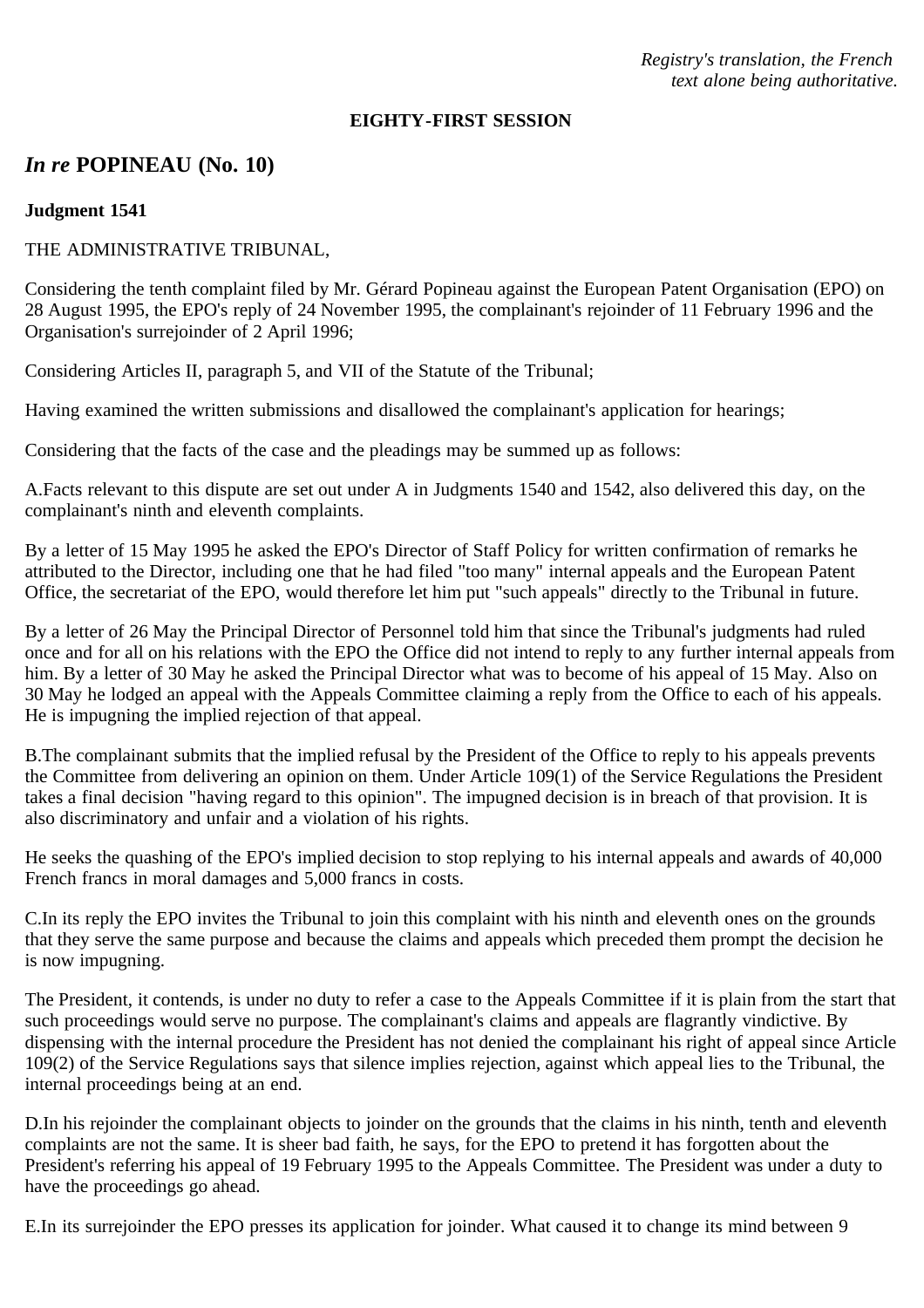March and 26 May 1995 was the complainant's filing a whole raft of new claims.

## CONSIDERATIONS:

1.Facts with a bearing on this case are set out under 2 and 3 in Judgment 1540, also delivered this day, on his ninth complaint, in which he claims the right to answer an article in the EPO's "Gazette". In his tenth complaint he seeks the quashing of an implied decision by the Office to stop answering any internal appeals he may lodge.

The application for joinder

2.In its reply the defendant applies for joinder of this complaint with Mr. Popineau's ninth and eleventh cases.

3.According to precedent complaints are to be joined only if they raise the same issues of fact and of law. The ninth and tenth complaints do rest on the same facts - the publication of the article in the "Gazette" - and impugn the same decision, albeit each challenges a different part of it. But the issues of law are different. The ninth complaint is about the right of reply to the article whereas the tenth pleads breach of the rules on internal appeal. The eleventh is distinct both in fact and in law from the other two: it is about staff union rights. So the conditions for joinder are not met.

The merits

4.The complainant offers three pleas in support of his claim to the quashing of the EPO's decision to stop answering his internal appeals:

(1)The decision holds up the internal procedure, keeps the Committee from delivering an opinion and offends against Article 109(1) of the Service Regulations.

(2)It is discriminatory and offends against the principles of equality and equity embodied in the Universal Declaration of Human Rights.

(3)It is a violation of his rights.

5.The EPO's answer is that it is under no duty to refer a case to the Appeals Committee if from the outset appeal appears pointless; under Article VII(1) of the Tribunal's Statute a complaint is in any event receivable if the internal remedies are exhausted; and under Article 109(2) of the Service Regulations silence implies rejection and closes the internal proceedings.

6.The Organisation's argument succeeds. Refusal to answer an appeal is not obstruction: the litigant may still appeal to the Tribunal against the implied rejection. Besides, the EPO's attitude would be discriminatory and run counter to the principles of equality and equity only if it failed to adopt the above attitude towards someone else who had lodged many internal appeals on the strength of much the same set of facts, including one in disregard of res judicata. Since no one has, the complainant's plea is mere academic supposition. Moreover, the President of the Office pleads the need to keep down the amount of internal litigation so as not to overload the Administration with pointless work and expenditure. He has thereby assessed the Organisation's interests and made an exercise of discretion with which the Tribunal may not interfere in the circumstances of this case. The complainant's claims fail in their entirety.

### DECISION:

For the above reasons,

The complaint is dismissed.

In witness of this judgment Sir William Douglas, President of the Tribunal, Mr. Edilbert Razafindralambo, Judge, and Mr. Jean-François Egli, Judge, sign below, as do I, Allan Gardner, Registrar.

Delivered in public in Geneva on 11 July 1996.

(Signed)